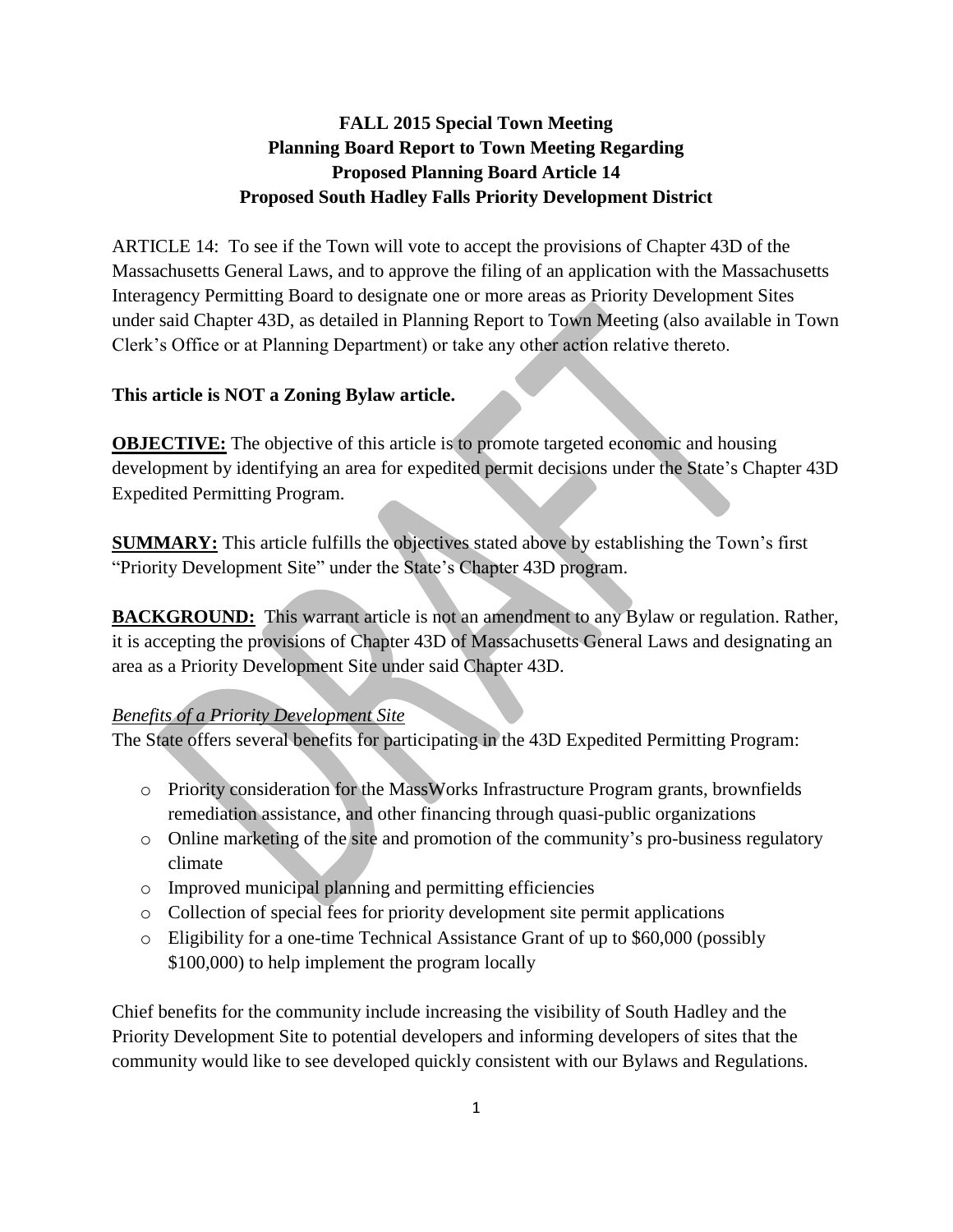## *Expedited Permitting Program – experience*

The Expedited Permitting Program was enacted by the State in 2006 (and amended in 2012) to offer communities a tool to promote targeted economic and housing development. Since its enactment over 90 communities across the State have opted into the program and designated approximately 180 Priority Development Sites. While many communities have designated only one site, others have designated multiple sites (up to 11 in one community)

Fourteen of these Priority Development Sites are in the Pioneer Valley Region – in our vicinity as Agawam, Belchertown, Chicopee, Holyoke, Northampton, Palmer, Springfield, and West Springfield have opted in and designated such districts. Other communities, such as Hatfield are working on designating such districts.

So, this is not a new program. Rather, it is a program with some history and solid experience – both with the region and across the State.

## *Criteria for Priority Development Sites*

Priority Development Sites

- o May be zoned for commercial, industrial development, residential or mixed use purposes
- o Must be eligible for the development or redevelopment of a building of at least 50,000 square feet of gross floor area (may include existing structures and contiguous buildings)
- o Must be approved by the local governing authority AND by the state Interagency Permitting Board
- o Permission of the property owner (if private) for participation in the program

# *Proposed Priority Development Site*

While South Hadley may designate multiple Priority Development Sites, at this time, only one such site is proposed. This site incorporates all of the properties owned by US Gaylord, LLC along the Gaylord Street corridor as depicted on the map below. There is no doubt that this site can accommodate the "development or redevelopment" of several buildings in excess of 50,000 square feet. Additionally, a representative of the property owner has indicated that they will support the Town's designation.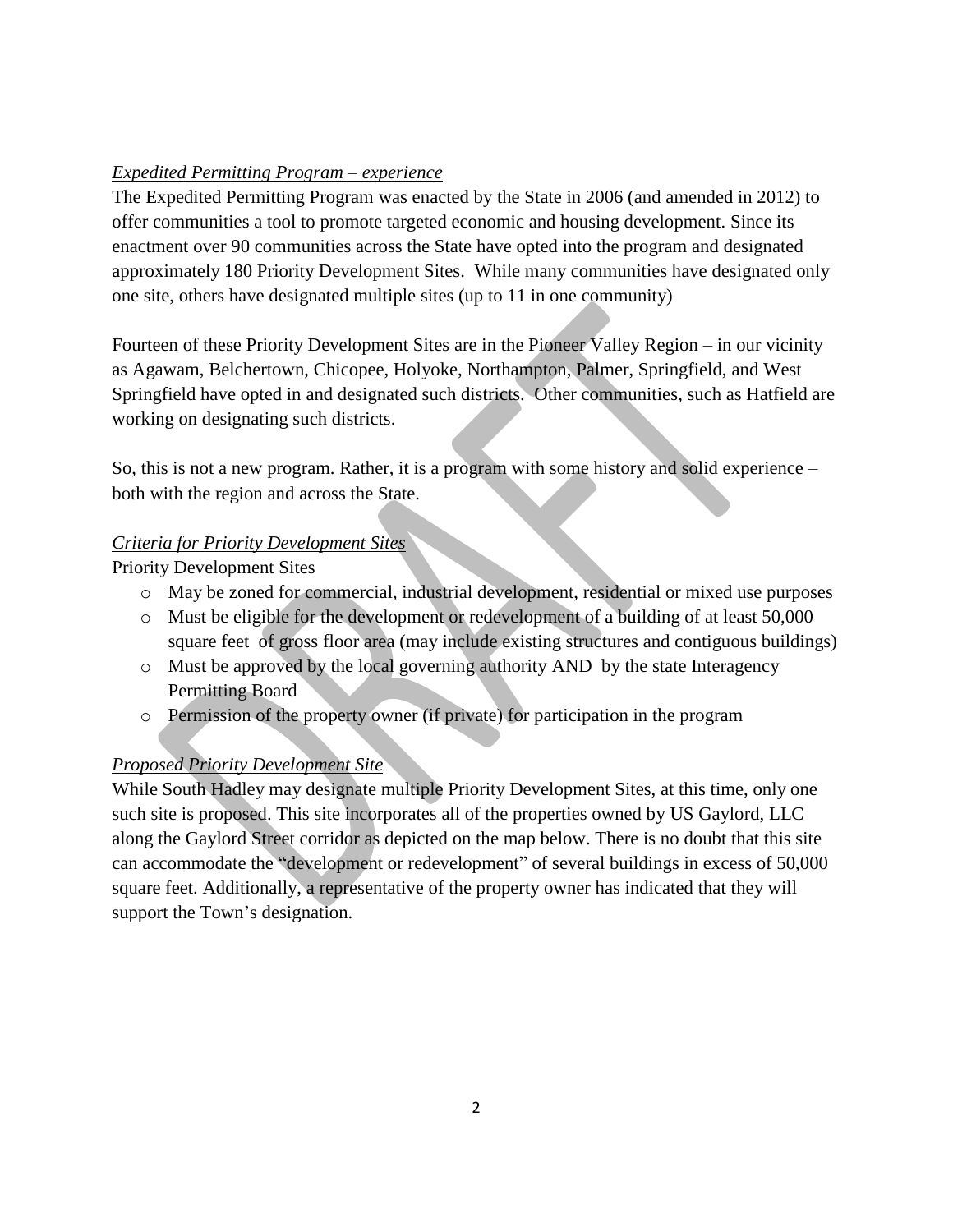

US Gaylord Priority Devleopment Site South Hadley, MA

 $1$  Inch = 300 Feet October 23, 2015

# *Obligations for South Hadley*

If Town Meeting votes to opt into the Chapter 43D program and the Priority Development Site is approved for designation:

- o The Town must appoint a single municipal point of contact for streamlined permitting and
- o Within 120 days:
	- amend local rules, regulations, bylaws, etc. to comply with 180 day permit timeline;
	- determine and make available the requirements for each permit;
	- establish a procedure for identifying necessary permits for a project;
	- establish a procedure for determining completeness of the required submissions.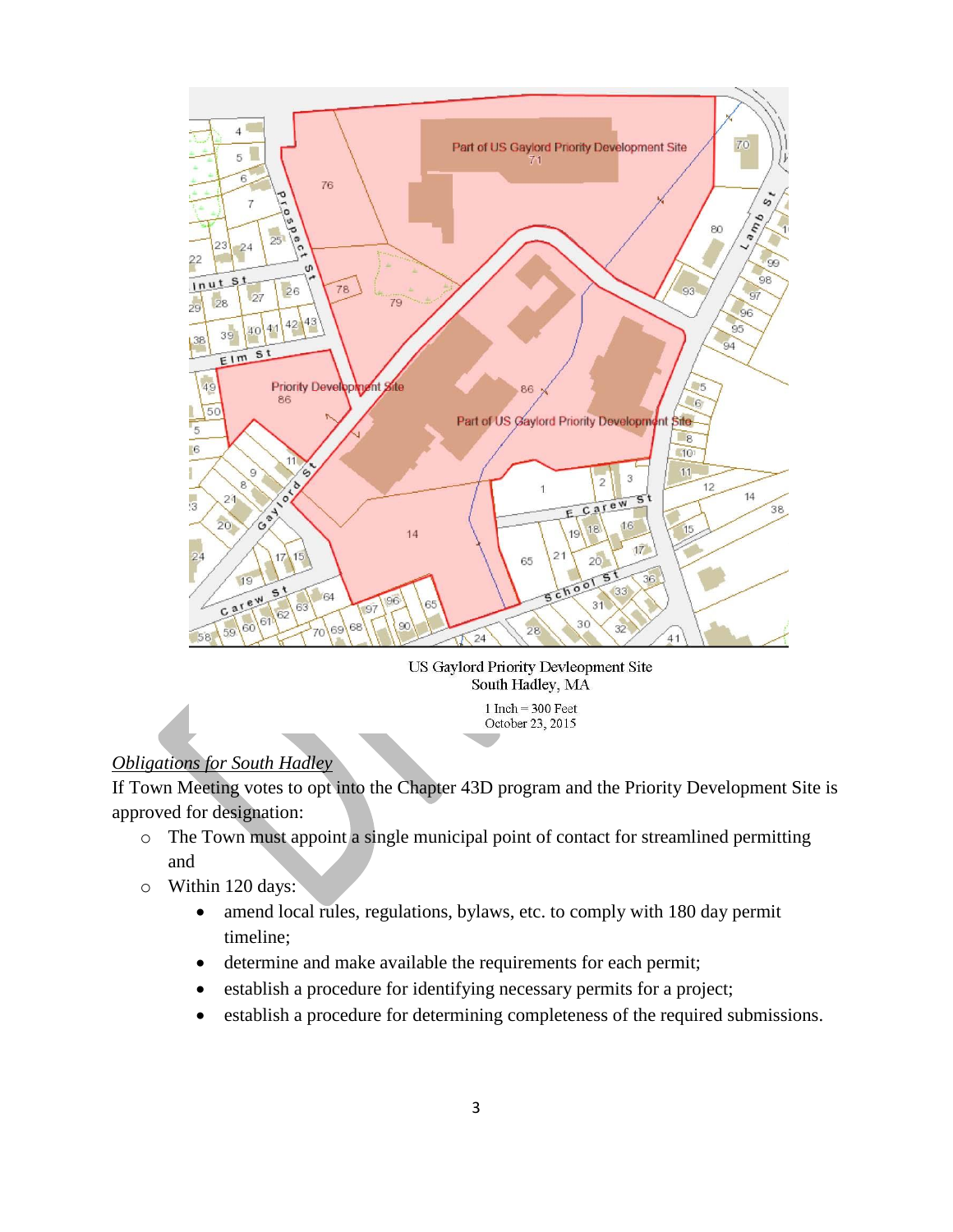$\circ$  After the 120 phase-in period is complete, the town must render permitting decisions on priority development sites within 180 days

The 43D applies, generally to a wide variety of permits including most Planning Board and Conservation Commission. However, as defined by the State, "permit" under this program does NOT apply to building permits:

> *"Permit", a formal determination, order of conditions, license, certificate, authorization, registration, plan approval, zoning relief or other approval or determination with respect to the use, development or redevelopment of land, buildings, or structures required by any issuing authority including but not limited to those under statutory authorities contained in Sections 81A to 81J, inclusive, of Chapter 40A, and Sections 81X to 81GG, inclusive, of Chapter 41, Sections 40 and 40A of Chapter 131, Sections 26 to 32, inclusive, of Chapter 111, Chapter 40C, Sections 13 and 14 of Chapter 148, Chapter 772 of the acts of 1975, or otherwise under state law or local by-law or ordinance, and all associated regulations, by-laws and rules, but not including building permits or approvals pursuant to Sections 81O to 81W, inclusive, of Chapter 41. "Permit" shall not include the decision of an agency to dispose of property under its management or control; predevelopment reviews conducted by the municipality or a technical review team; or permits granted by the Massachusetts Water Resources Authority.*

#### *Protections for South Hadley*

The prospect of a 180 day permitting decision clock can be daunting. However, the Planning Board and Conservation Commission almost always make decisions on applications in much less time than 180 days. Still, the program provides some safeguards for the Town in that the 180 day decision guarantee is suspended if the governing body determines:

- o an application is incomplete
- o an application contains false or misleading information
- o that substantial changes to the project affect the information on the permit applications since the original submission

In regards to this determination, the 43D program defines the Governing Body as being the Selectboard. Thus, if there were an issue regarding any of these three factors above, the Selectboard would be asked to make a determination.

However, it should be noted that the 180 day deadline only applies to rendering a decision on application. It does not obligate the Town to approve an application which does not comply with the applicable regulations and bylaws.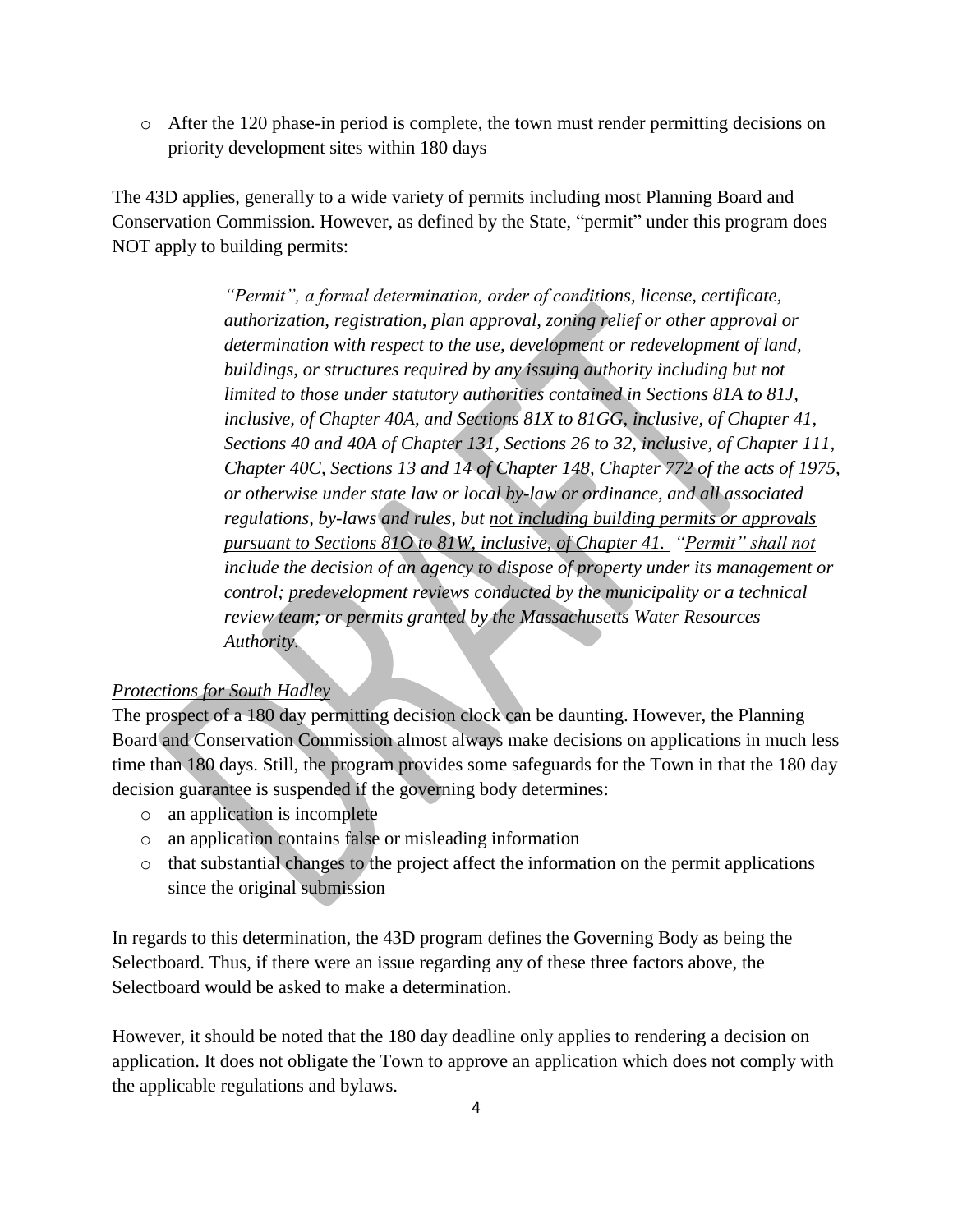#### *Process for Obtaining Approval of a Priority Development Site*

Town Meeting needs to vote to accept the provisions of Chapter 43D and designate a Priority Development Site. This vote is by a simple majority.

Once Town Meeting votes to accept the provisions of Chapter 43D, MGL and designates a Priority Development Site, the Administration will need to submit an application to the Interagency Permitting Board for approval. This application will include designation of a Single Point of Contact for applications regarding the Priority Development Site.

*Relationship to Master Plan.* There is not a clear Recommended Action that speaks to this Article. Rather, the themes of coordinating municipal actions and sustainability to achieve our common objectives are building into the Master Plan's Four Plan Principles and the Five Core Initiatives. Specifically, the first and third Plan Principles relate directly to this amendment:

#### *Managing towards our Shared Vision:*

*Coordinating Town actions, regulations, and investments consistently towards achieving the community's objectives and goals. This principle envisions efforts to manage town programs, budgets, and actions in a proactive way that is intentionally and thoughtfully directed towards achieving specific outcomes, and applies both to overall planning and policy and to specific actions of town departments. For example, a goal of developing a number of parcels of open space over time might suggest the coordination of complementary economic incentives, zoning bylaws, and infrastructural improvements.* 

#### *Sustainability:*

*Promoting policies and actions that will meet the needs of the present without compromising the ability of future generations to meet their own needs. Sustainability should be understood broadly to include maintaining a long-range focus for Town actions and investments as well as the stewardship of the Town's natural lands, parks, and public buildings. Sustainability also implies renewed attention to efficiency, or making the most of what we have, whether measured in infrastructure, energy, money, or time, or in natural resources like land and water.*

By coordinating our permitting processes to achieve revitalization of a previously vibrant commercial core of the Town and its redevelopment into mixed-uses where appropriate, this article furthers these two Plan Principles.

The fifth Core Initiative speaks to updating the Regulatory Infrastructure: